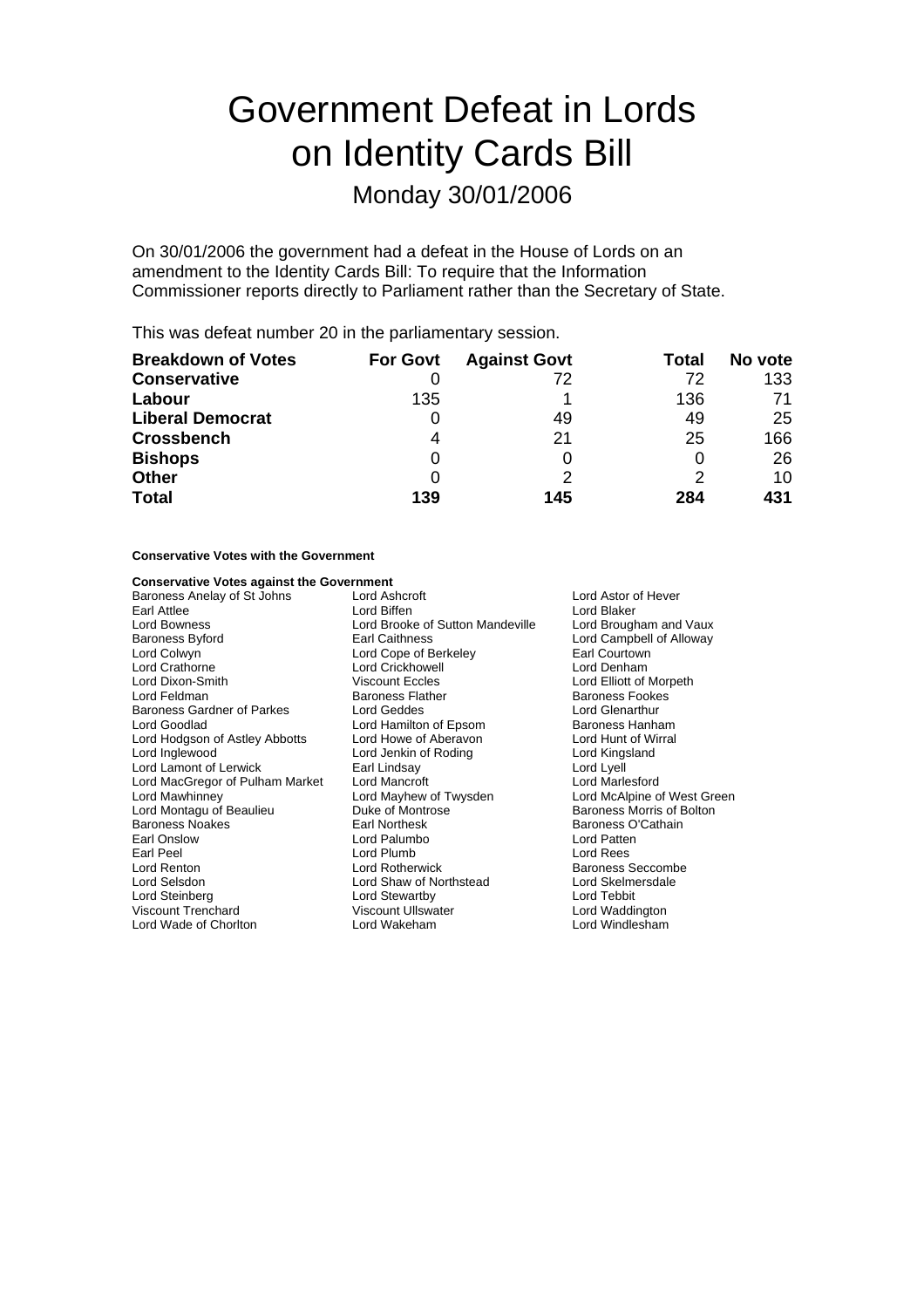**Labour Votes with the Government** Lord Bilston Baroness Blood<br>
Lord Bragg<br>
Lord Brennan Lord Clinton-Davis Lord Corbett of Castle Vale<br>
Baroness Crawley Baroness David Lord Gavron **Baroness Golding**<br> **Cord Gordon of Strathblane** Baroness Goudie Lord Layard Lord Lea of Crondall Lord Leitch Lord Plant of Highfield Lord Prys-Davies<br>Baroness Ramsay of Cartvale Lord Randall of St Budeaux Baroness Scotland of Asthal **Baroness Thornton Lord Tomlinson**<br>
Lord Truscott Lord Tunnicliffe **Baroness Whitaker Lord Whitty<br>Baroness Whitaker Lord Woolmer of Leeds**<br>Baroness of Elvel

Baroness Adams of Craigielea Lord Adonis<br>
Lord Anderson of Swansea Baroness Andrews Baroness Andrews Lord Archer of S Lord Anderson of Swansea Baroness Andrews Lord Archer of Sandwell Baroness Ashton of Upholland Lord Bach Lord Barnett Lord Bassam of Brighton **Lord Bernstein of Craigweil** Baroness B<br>
Lord Bilston **Caroness Blood** Baroness Blood Lord Borrie Lord Bragg Lord Brennan Lord Brennan Lord Brooke of Alverthorpe<br>
Lord Brookman Lord Campbell-Savours Lord Carter of Coles Lord Brookman **Lord Campbell-Savours** Lord Carter of Coles<br>Lord Christopher Lord Carter of Coles<br>Lord Christopher Lord Clark of Windermere Lord Clarke of Hampstead Lord Christopher **Lord Clark of Windermere** Lord Clarke of Hampstead Lord Clarke of Hampstead Lord Clarke of Hampstead Lord Clarke of Hampstead Lord Clarke of Hampstead Lord Corbett of Castle Vale Baroness Crawley **Baroness David** Baroness David Lord Davies of Coity<br>
Lord Davies of Oldham **Baroness Dean of Thornton-le-Fylde** Lord Desai Lord Davies of Oldham Baroness Dean of Thornton-le-Fylde Lord Desai<br>Lord Dixon Lord Drayson Lord Drayson Lord Elder Lord Dixon Lord Drayson Lord Drayson<br>
Lord Evans of Parkside Lord Evans of Temple Guiting Lord Falconer of Thoroton Lord Evans of Temple Guiting Lord Falconer Lord Falconer Corp.<br>
Lord Faulkner of Worcester Lord Filkin Baroness Farrington of Ribbleton Lord Faulkner of Worcester The Lord Filkin<br>
Lord Foster of Bishop Auckland Lord Fyfe of Fairfield Baroness Gale Lord Foster of Bishop Auckland Lord Fyfe of Fairfield Baroness Gale<br>
Lord Gayron Baroness Golding Baroness Golding Lord Goldsmith Lord Gordon of Strathblane **Baroness Goudie** Baroness Gould of Potternewton<br>
Lord Grabiner **Baroness Goudie** Baroness Gould of Potternewton<br>
Lord Graham of Edmonton Lord Grantchester Lord Graham of Edmonton<br>
Lord Grocott<br>
Lord Harris of Haringey Lord Griffiths of Burry Port Lord Grocott Lord Harris of Lord Harris of Lord Harris of Lord Harris of Lord Haventh<br>
Lord Harrison Lord Harris Chilton Lord Haworth Lord Hart of Chilton Baroness Hayman Baroness Henig Baroness Henig Baroness Hilton of Eggardon<br>Baroness Hollis of Heigham Lord Howarth of Newport Baroness Howells of St David Lord Howarth of Newport Baroness Howells of St Davids<br>
Lord Hunt of Kings Heath Lord Hunt of Chesterton Lord Hughes of Woodside Lord Hunt of Kings Heath Lord Hunt of Chester Lord Hunt of Chester<br>
Lord Jones Lord Jones Lord Jones Lord Jones Lord Irvine of Lairg Lord Janner of Braunstone Lord Jones Lord Jordan Lord King of West Bromwich Lord Kirkhill Baroness Lockwood Lord Lofthouse of Pontefract<br>
Lord MacKenzie of Culkein Lord Mason of Barnsley Lord Mackenzie of Framwellgate Lord MacKenzie of Culkein Lord Mason of Barnsl<br>Baroness Massey of Darwen Lord Maxton Culkein Baroness McDonagh Baroness Massey of Darwen Lord Maxton Lord Maxton Baroness McDonagh<br>Baroness McIntosh of Hudnall Lord McIntosh of Haringey Lord McKenzie of Luton Baroness McIntosh of Hudnall Lord McIntosh of Haringey Carol Lord McKenz<br>Lord Moonie Cord Morgan Baroness Morgan of Huyton Lord Morgan Exaroness Morgan of Huyton Lord Morgan<br>
Baroness Morris of Yardley Lord O'Neill of Clackmannan Baroness Morgan of Drefelin Baroness Morris of Yardley Lord O'Neill of Clackn<br>
Lord Patel of Blackburn Lord Pendry Cord Pendry Baroness Pitkeathley Lord Patel of Blackburn Lord Pendry Cord Pendry Baroness Pitcher Baroness Pitcher Baroness Pitcher Baroness Pit<br>
Lord Plant of Highfield Lord Prys-Davies Cord Radice Baroness Ramsay of Cartvale Lord Randall of St Budeaux Lord Rea Baroness Rendell of Babergh Lord Richard<br>
Baroness Rovall of Blaisdon Lord Sainsbury of Turville Lord Sawver Lord Sainsbury of Turville Lord Sawyer<br>
Lord Sewel Lord Sheldon Viscount Simon **Communist Construent Construent** Lord Soley **Communist Construent Baroness Symons of Vernham Dean**<br>
Lord Taylor of Blackburn **Baroness Taylor of Bolton** Lord Temple-Morris Exaroness Taylor of Bolton **Baroness Taylor of Bolton Correspondent**<br>
Baroness Taylor of Bolton Lord Triesman Lord Truscott **Lord Tunnicliffe** Exercise Baroness Turner of Camden<br>Baroness Uddin Baroness Warwick of Undercliffe Lord Wedderburn of Charltor Baroness Warwick of Undercliffe Lord Wedderburn of Charlton<br>
Lord Whitty **Carlofes** Baroness Wilkins

Lord Young of Norwood Green

**Labour Votes against the Government** Baroness Kennedy of The Shaws

#### **Liberal Democrat Votes with the Government**

#### **Liberal Democrat Votes against the Government**

Lord Addington Lord Avebury Baroness Barker Baroness Bonham-Carter of Yarnbury Lord Bradshaw Lord Chidgey Lord Clement-Jones Lord Dholakia Lord Dykes Viscount Falkland Baroness Falkner of Margravine<br>
Lord Garden Corporation Earl Glasgow

Lord Goodhart